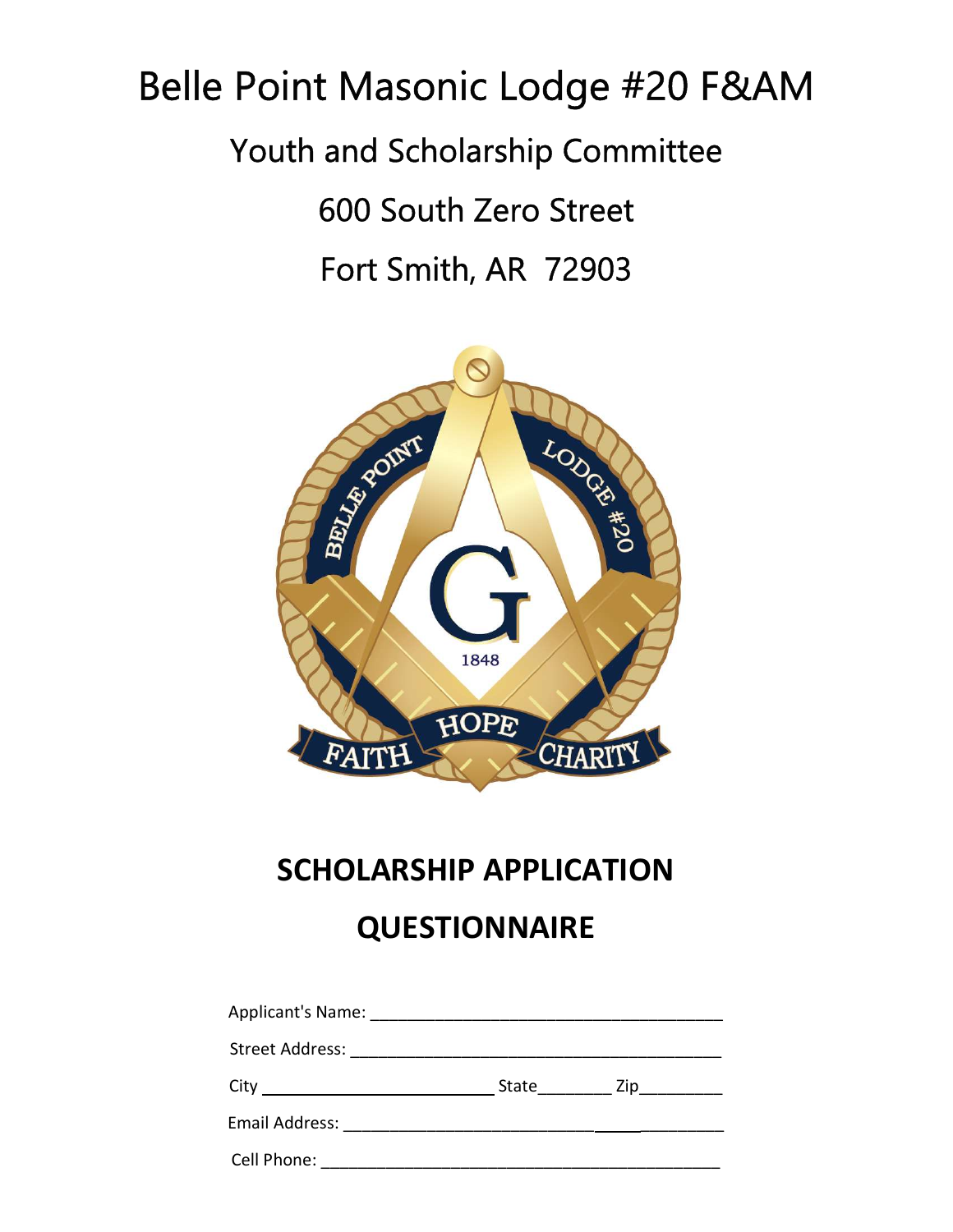#### APPLICATION FOR EDUCATIONAL ASSISTANCE

#### THE FOLLOWING MUST BE ATTACHED TO THIS APPLICATION:

- 1. High School transcript (including test scores such as SAT, ACT, etc.) and, if you are now enrolled in college, a transcript of your college record through the most recently completed semester, quarter or similar term.
- 2. A typed essay of 300 to 500 words stating why you are applying for this scholarship and what are your future goals. You do not need to mention for financial reasons, we understand the costs with college.
- 3. A list of prior school activities, awards, offices held, and honors (high school and college). This must be separate from your essay.
- 4. A list of all community and volunteer activities within the community. This must be separate from your essay.
- 5. A short list of any extenuating circumstances you may have. This must be separate from your essay.

### APPLICATION DEADLINE APRIL 15, 2021

Mail to: Belle Point Masonic Lodge # 20, 6000 South Zero St. Fort Smith, AR 72904

- 1. The issuance of any scholarship is conditional on enrollment as a full-time student (taking at least 12 hours credit per semester or term leading to a degree) at an accredited college or university located in the United States.
- 2. Selection of scholarship recipients will be based on scholastic performance and aptitude.

| (Street)                                    | (City)                   | (State) (Zip) |
|---------------------------------------------|--------------------------|---------------|
| Number of years at this address:            |                          |               |
|                                             |                          |               |
|                                             |                          |               |
|                                             |                          |               |
|                                             |                          |               |
| <b>Relatives with Masonic Affiliations:</b> |                          |               |
|                                             |                          |               |
|                                             | Monthly Salary/Wages: \$ |               |